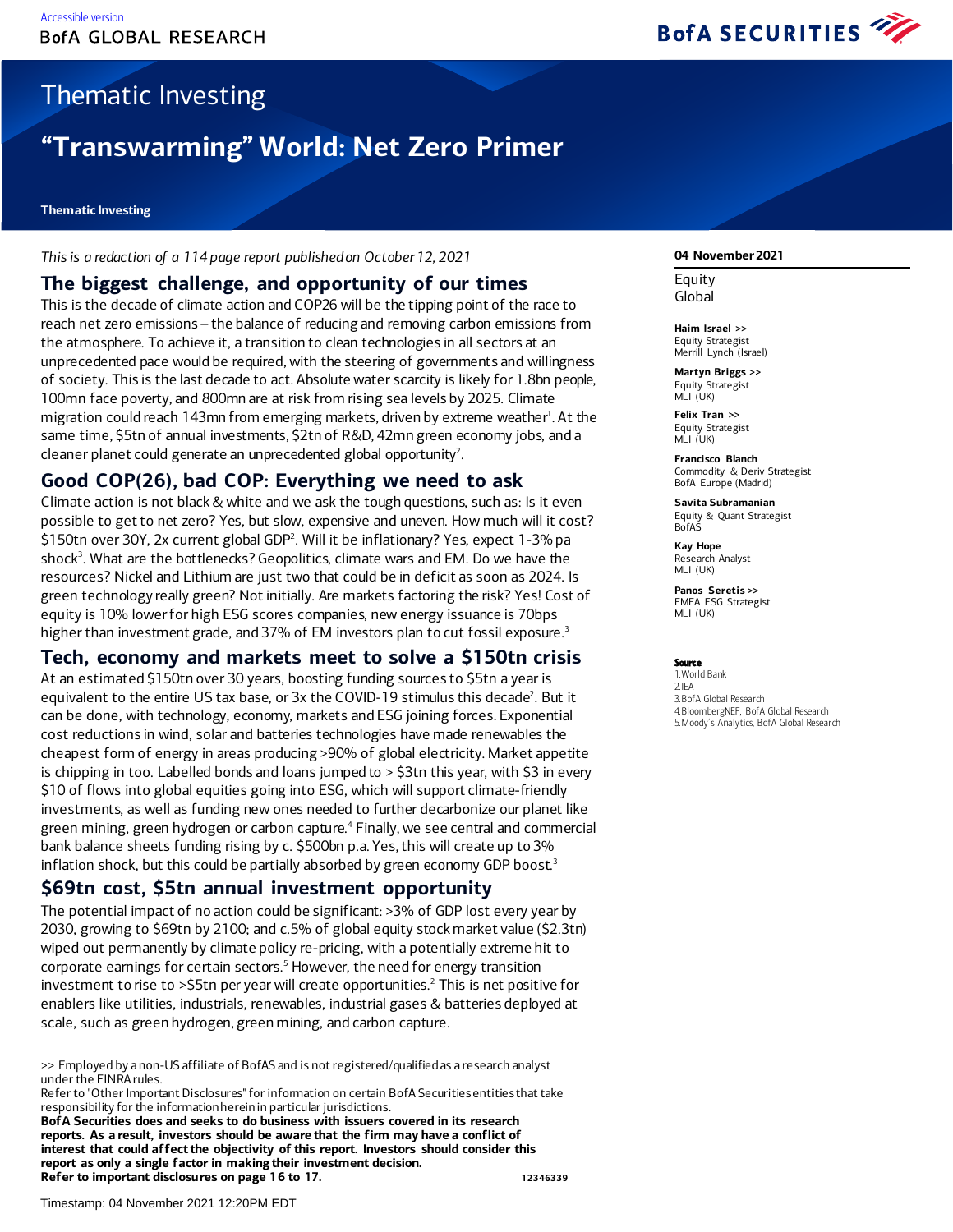## **Net Zero in 9 Charts**

#### Exhibit 1: Net Zero in 9 Charts

Everything you need to know about COP26







7) ...But the good news are that costs of renewables are dropping









8) Capital markets reward it! Companies with the highest overall ESG ranks trade at a roughly 25% premium







3) ... And the capital markets: labelled bonds and loans and already accumulated to \$3t

OBA.

双



6) How much renewables needed? 9x, 14x and 88x wind solar and battery capacity by 2050...



9) And so will credit markets. new energy issuance coupons is 70bps higher than investment grade



Source: 1) International Energy Agency (2021), Net Zero by 2050, IEA, Paris; 2) Haver, IMF, IEA, BofA Global Research; 3) Bloomberg NEF; 4) World Bank, BofA Global Research; 5) EPA, IPCC (2014); 6) IEA; 7) RethinkX; 8) MSC Strategy; 9) BofA Global Research estimates, ICE Data Services LLC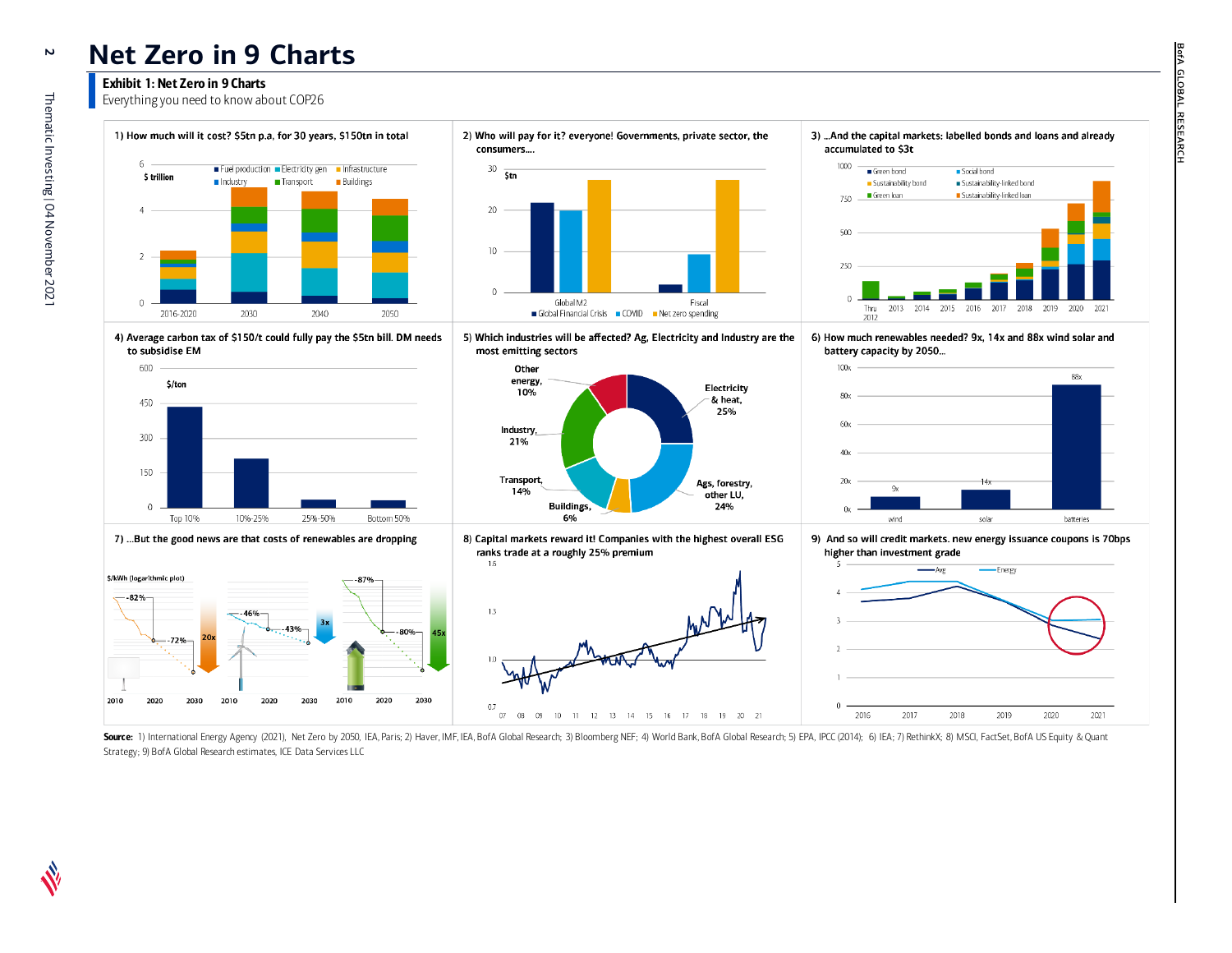# **The Net Zero Cheat Sheet**

#### Table 1: The Net Zero cheat sheet

The road to net zero emissions raises several recurring questions and debates on what's required, timelines, and implications.

| The Key Questions we're asked                       | The key answers you need                                                                                                                                                                                                                                 |
|-----------------------------------------------------|----------------------------------------------------------------------------------------------------------------------------------------------------------------------------------------------------------------------------------------------------------|
| What is COP26?                                      | The 26 <sup>th</sup> UN Climate Change Conference ('Conference Of the Parties')                                                                                                                                                                          |
| What is net zero?                                   | A zero balance of greenhouse gases added and removed from the atmosphere.                                                                                                                                                                                |
| Why do we need net zero?                            | Climate change. Reaching net zero CO2 by 2050 could limit global warming to 1.5°C.                                                                                                                                                                       |
| Are we on track to achieve it?                      | Not yet, but commitments are rising: country commitments to achieve net zero cover >70% of global CO2 emissions.                                                                                                                                         |
| ls net zero even possible?                          | Yes, but required this decade to achieve: a 50-80% reduction in CO2 by 2030 (vs 2020), and 100% by 2050 in all sectors.                                                                                                                                  |
| What industries to be affected?                     | All sectors need to decarbonise, but Energy related emissions in transport, industry, and heating account for ~77% of global emissions, thus<br>the energy transition is key.                                                                            |
| How much renewable energy needed?                   | ~4x the 2020 installations of wind and solar generation capacity to >1,000gw per year - for 30 years; 27TWh-42TWh capacity globally in<br>2050 (9-14x 2020 levels)                                                                                       |
| How many EVs and batteries?                         | EV penetration: >60/100% sales by 2030/35; 85-100% of all road transport vehicle fleet by 2050, requiring up to 88x battery manufacturing<br>capacity (14TWh)                                                                                            |
| How much will it cost?                              | Around \$150tn total, \$5tn a year over 30 years, 2-3x current annual energy investments                                                                                                                                                                 |
| How and who will pay for it?                        | Private & Public sources via a combination of corporate bond issuance (\$3tn labelled bonds), commercial bank balance sheet capacity,<br>government debt                                                                                                 |
| Will a carbon tax be required?                      | Yes, an average of \$150/t expected over 20 years to achieve required emissions reductions, with 2040-50 price influenced by carbon capture<br>effectiveness                                                                                             |
| What is the economic impact?                        | 1-3% inflation, 0.3-0.5% GDP uplift pa to 2030 at elevated funding of \$5tn a year                                                                                                                                                                       |
| Will capital markets reward it?                     | Yes. 2021 is on track for record ESG fund inflows (30% of global equities), cost of equity for high ESG scoring companies is 10% lower than<br>poorly-ranked peers                                                                                       |
| Will companies trade higher?                        | Yes. P/E multiples for companies with the top 20% ESG scores have risen from a 20% discount to bottom quintile peers to a 25% premium<br>today                                                                                                           |
| Will debt markets reward it?                        | Yes. The average coupon for new energy issuance in 2021 is now 70bps higher than for overall USD investment grade issuance despite<br>similar ratings                                                                                                    |
| Will (clean) technology save the day?               | Around 50% emission-reductions to 2050 are expected to come from technologies already in commercial deployment (e.g. renewable energy,<br>electric cars, heat pumps).                                                                                    |
| Are clean technologies "clean"?                     | Most are not upfront, owing to higher mineral content; EVs use 6x higher mineral content (and currently take two years to become "greener"<br>than combustion engines) and wind power 9x higher than gas for example                                     |
| Will geopolitics get in the way?                    | Possibly. Restrictions over raw material access, and economic policy tools such as carbon border taxes risk "Climate Wars" between global<br>superpowers.                                                                                                |
| Do we have enough raw materials?                    | Only with new capacity and recycling. Shifting to a metals intensive economy at the pace required for net zero could see nickel/lithium<br>deficits by 2024/2026. >90% of the material processing is in Asia, requiring local supply chains to scale up. |
| How will net zero impact business and<br>consumers? | The majority (60%) of emission reductions will require the active involvement of consumers/businesses (e.g. switching to electric cars, heat<br>pumps)                                                                                                   |
| What could go wrong?                                | Behaviour change, finance, rate of change in EMs, lack of global compliance and how to monitor and track emissions reduction are key<br>challenges to deliver net zero.                                                                                  |

Source: BofA Global Research, BloombergNEF, IEA

BofA GLOBAL RESEARCH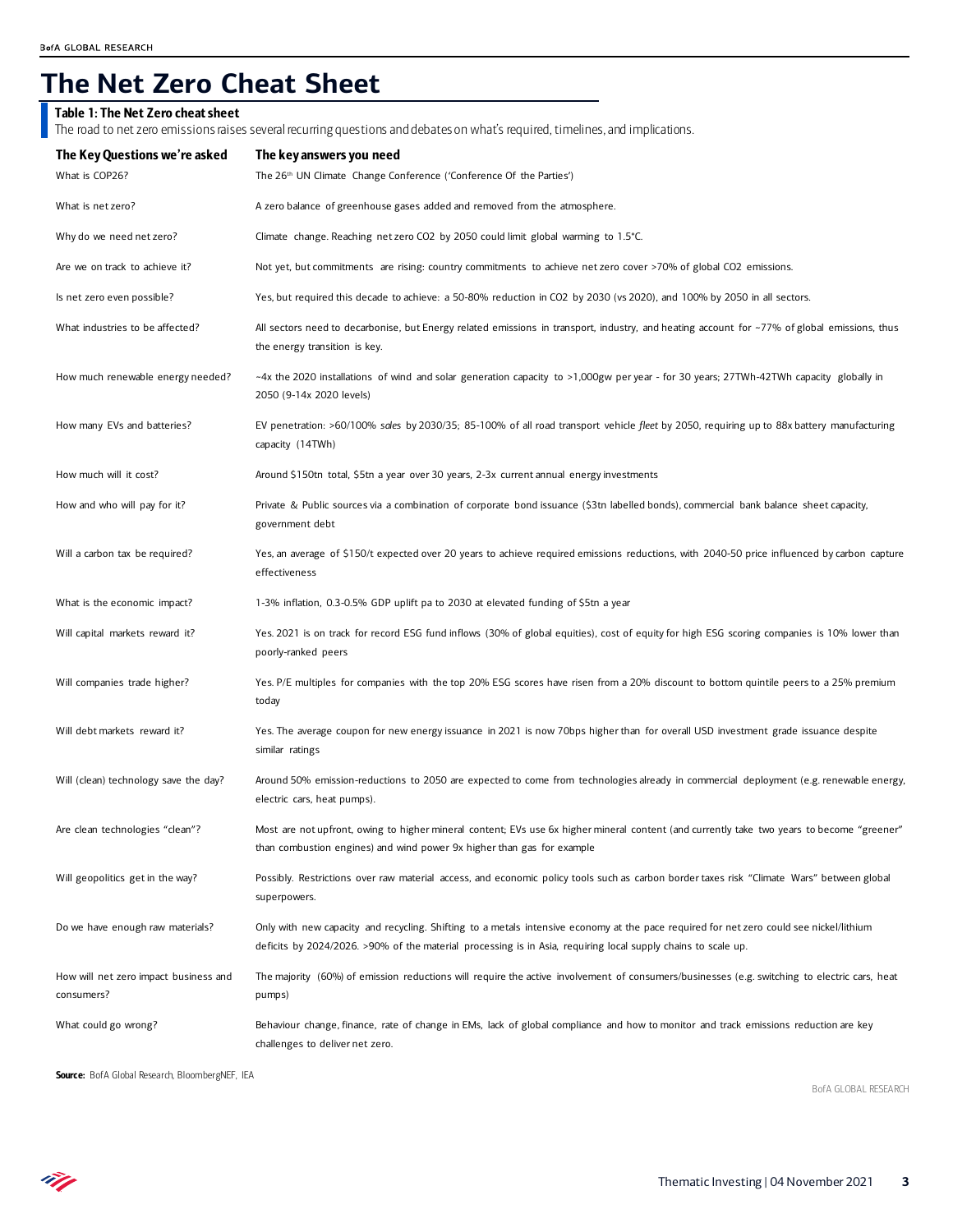## **The COP26 handbook. What do we need to know?**

#### **Q. What is COP26?**

A: The UN's Climate Change Conference ('Conference Of the Parties'), in its 26<sup>th</sup> year. Country members of the UN's Framework Convention on Climate Change (now ~200) meet to negotiate and commit to levels of greenhouse gas emission reductions and actions to mitigate climate change. The significance of COP26 is the first such conference where countries are due to update their emissions reduction pledges (nationally determined contributions, NDCs) since their inception at the Paris version of the conference in 2015. More net zero targets are expected, climate finance for emerging markets, and specific policies around the use of coal, renewable energy, electric vehicles and curtailing deforestation. Thus, the success of COP26 will be determined by the levels of country commitments to reach net zero, the specific policies and finance that will be mobilised to achieve it.

#### **Q: What is net zero?**

**A:** A measure of carbon neutrality through a balance of reducing and removing carbon emissions from the atmosphere. The word "net" is the key. This means that whilst eliminating emissions to zero would be ideal, not every activity has to be zero emission to be compliant in a net zero economy. However, greenhouse gases that continue to be emitted would need to be captured and removed from the atmosphere.

#### **Q: Why do we need net zero?**

**A:** Climate change. Global average temperatures are now 1.1°C above pre-industrial levels, with the last decade hotter than any period in 125,000 years, making extreme weather events more frequent and severe. Reaching net zero CO2 by 2050 (and other greenhouse gas emissions by 2060-70) could limit global warming to 1.5°C, considered the threshold that could mitigate the extent of global sea level rises, drought and hunger (source: IPCC).

#### **Q: Are we on track to achieve it?**

**A**: Not yet, but commitments are rising. The good news: country commitments to achieve net zero cover >70% of global CO2 emissions; within that, >100 of the world's largest emitting companies have committed to reaching net zero thus far (accounting for ~25% of global emissions between them). The bad news: just 10 country commitments were in legislation as of September 2021, and many of the country pledges announced have long-term targets without 2030 commitments. ~85% of the gap to reach the 2030 requirement of the 1.5°C goal, per the Paris Agreement, remains (sources: BNEF, IEA, Climate Action Tracker).

#### **Q: Is net zero even possible, and how?**

**A**: Yes, but action is required this decade. Achieving net zero requires a significant reduction of greenhouse gas emissions in all sectors of the economy: a 50-80% reduction in CO2 by 2030 (vs 2020), and 100% by 2050 to reach the 1.5°C goal. To achieve it, solutions focused on decarbonisation of energy-related emissions in transport, industry and heating (at an unprecedented scale) are sought in particular, as they account for 77% of global emissions (the largest of the "emissions wedges"), but alternative substitute products and processes in agriculture and land use/forestry are required for the remainder. These require substantial investment, technological and behaviour changes to transition to zero carbon alternatives at scale, raising several policy, economic challenges as to the most efficient pathway (sources: BNEF, IEA, World Resources Institute).

#### **Q: How much renewable energy might be required for net zero? How many EVs and batteries?**

**A**: ~4x the current (2020) annual installations of wind and solar generation capacity – >1,000gw per year – for 30 years. Cumulative installed capacity of variable renewables

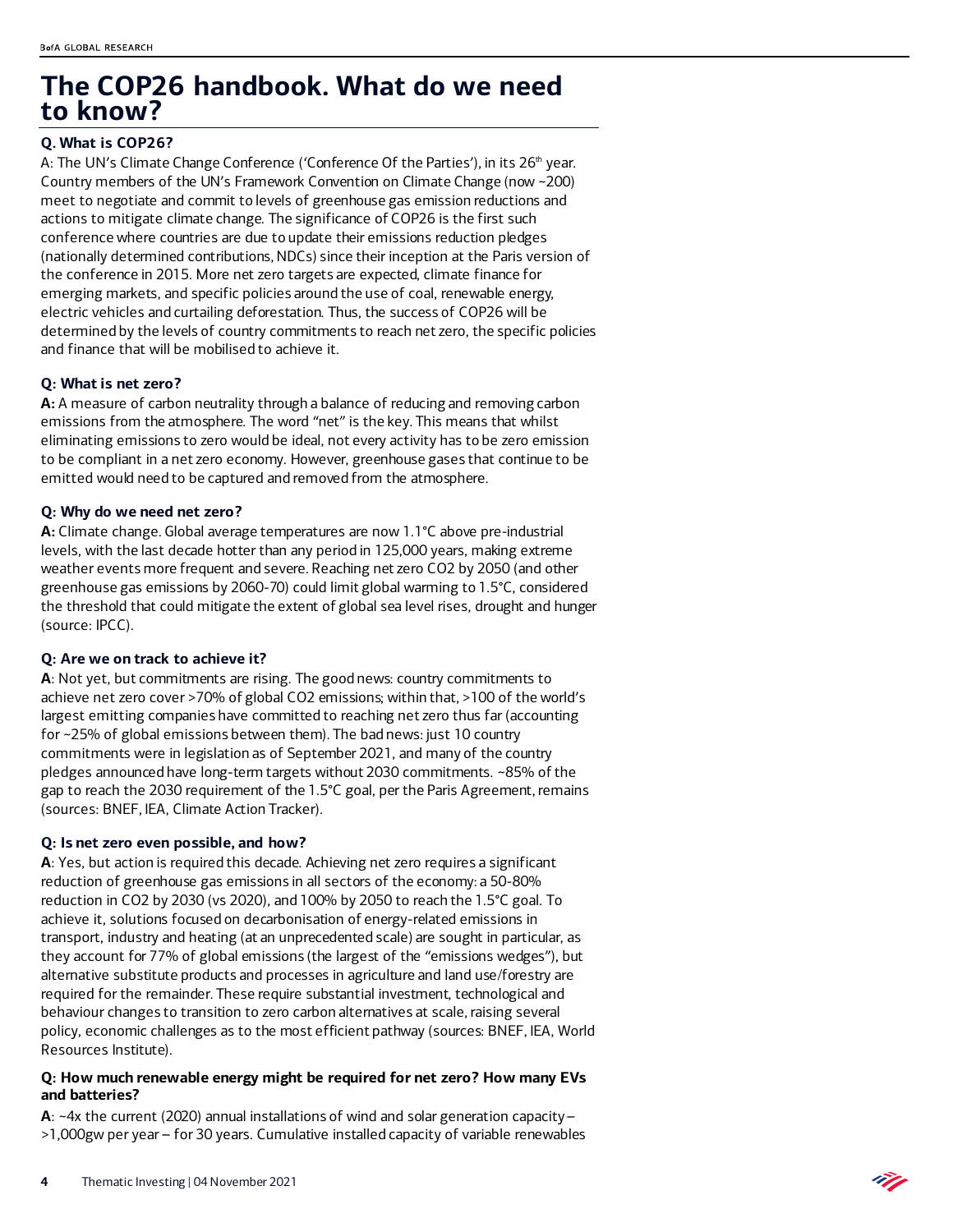required in 2050 could be between 27TWh-42TW, 9x and 14x 2020 levels respectively (sources: IEA, BNEF). A: The proportion of car sales would reach 64% battery of fuel cell EV by 2030 (and 30% of trucks); reaching 100% of all road vehicles by 2050, powered by renewable electricity and requiring 14 TWh battery manufacturing capacity (88x more than the installed capacity in 2020) (source: IEA).

#### **Q: How much will it cost?**

**A:** The energy transition to a net zero greenhouse gas (GHG) economy by 2050 will be a very expensive exercise, estimated by the IEA at \$150tn of total investment, over a period of 30 year. At \$5tn p.a, the IEA see it costing as much as the entire US tax base every year for 30 years. BNEF has a higher estimate that the total investment needed for energy supply and infrastructure could be as high as \$173tn through 2050, or up to \$5.8tn annually, which is nearly three times the amount invested on an annual basis today.

#### **Q: Who will pay for it and how?**

**A:** A combination of corporate bond issuance, commercial bank balance sheet capacity, government debt, and carbon taxes will likely be required to achieve full decarbonization. It will be very challenging to boost funding resources to the \$5tn a year required to get to net zero emissions, but there is plenty of scope to increase current funding of \$500bn a year. BNEF estimates that through July 2021, over \$3trn in labelled bonds and loans have been issued. This includes \$623bn in labelled bonds in 2021 (through August), and another \$265bn in green and sustainability-linked loans. We expect \$1trn in labelled bond issuance in 2021 (including \$900bn in green, social and sustainability bonds plus at least \$100bn in sustainability-linked bonds). The consumer will also need to contribute, through taxes. Decarbonisation bill of \$5tn a year is equivalent to 25% of current global tax revenues (\$20tn); assuming that global tax revenue grows at the 10y average over the next 30 years and a progressive spending path, the decarbonization bill would amount to 15% of global tax revenues by 2030, meaning accommodating climate action finance likely required far beyond fiscal budgets.

#### **Q: What is the economic impact of net zero?**

**A:** Elevated net zero funding could be inflationary, but the impact looks manageable at 1% to 3% per annum depending on central bank monetization rates, particularly if government spending is targeted and contributes to accelerate the rate of global GDP growth. The IEA also has a productive outlook for their net zero scenario, where the change in the annual growth rate of GDP accelerates by somewhere between 0.3% and 0.5% on a sustained basis over the next 10 years as a result of a shift to a green economy.

#### **Q: Will capital markets reward investment?**

**A:** Yes, the capital markets are voting in favour and rewarding companies with high ESG scoring. 2021 is on pace for a record ESG influx, with \$3 in every \$10 of flows into global equities going into ESG. P/E multiples for companies with top quintile MSCI ESG scores have risen from historically as low as a 20% discount to bottom quintile peers to a 25% premium today. The cost of equity for companies with the highest ESG scores based on MSCI is 120bps or 10ppt lower than poorly-ranked peers. Equally we see this trend through the credit markets, through lower cost of debt. As an example, the average coupon for new energy issuance in 2021 is now 70bps higher than for overall USD investment grade issuance despite similar ratings.

#### **Q: Will (clean) technology save the day?**

**A**: Around half of the emission-reduction requirements to 2050 are expected to come from technologies already in commercial deployment (e.g. renewable energy, electric cars, heat pumps), albeit some at a cost premium to conventional alternatives in the short term, expected to reduce with scale. The remaining 50% of emission reductions are reliant on technologies at prototype or testing stages, yet to be deployed in volume, such as green hydrogen, biofuels, carbon capture and storage (CCS), particularly focused

Thematic Investing | 04 November 2021 **5**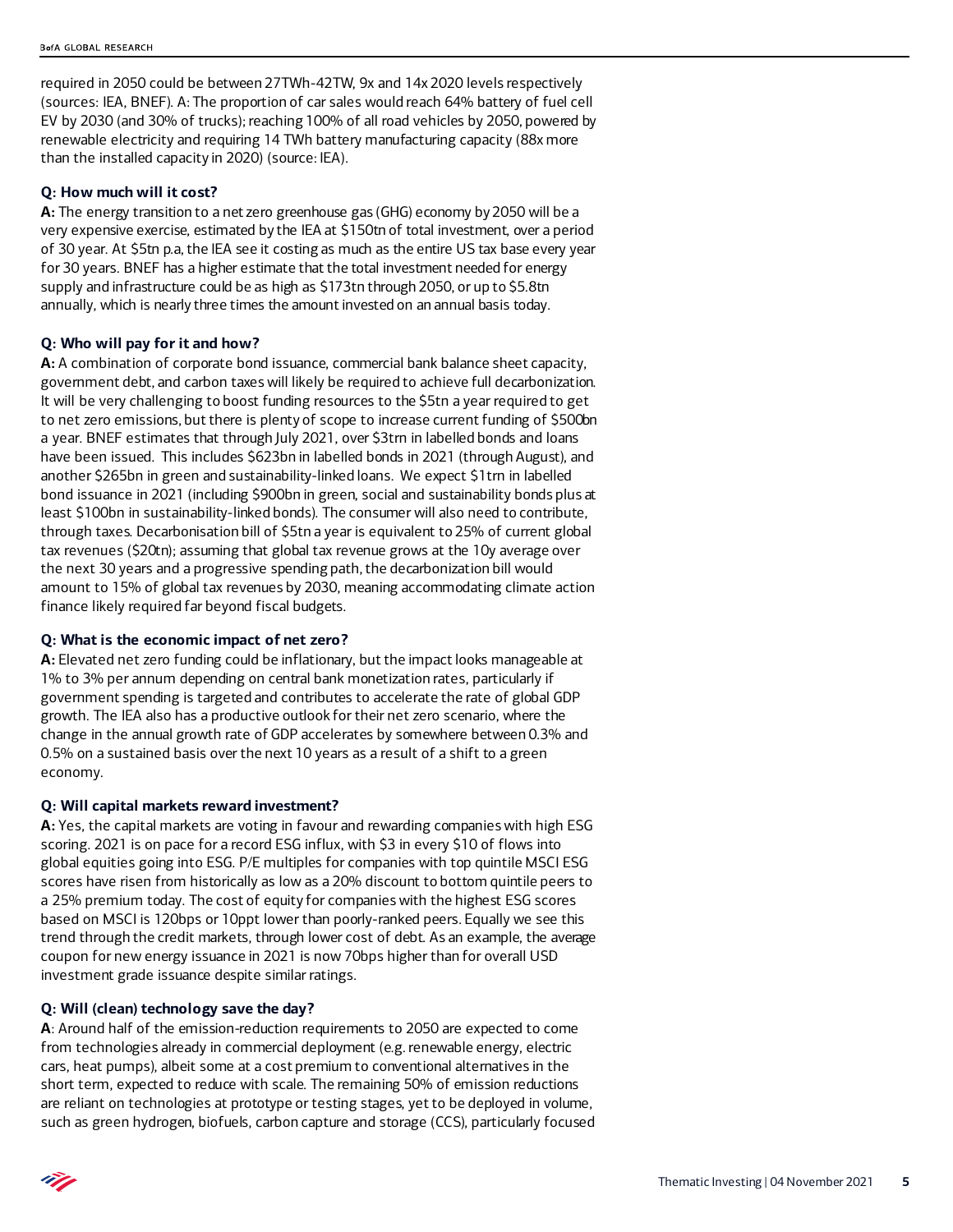on decarbonising heavy industry. All would require accelerated innovation, R&D and policy focus to reach net zero, and the share/scale of their deployment is likely to vary globally, influenced by resource availability, industrial strengths and geopolitics (sources: Breakthrough Energy Ventures, IEA).

#### **Q: What technologies are the most likely or urgent in the short term?**

**A**: Energy & transportation are likely to come first. Why? Economics, not climate change. Exponential cost reductions in wind (-53%) and solar (-89%) in the past decade have made their deployment the cheapest form of energy in countries with 2/3rds of the global population and 90% of world electricity generation. EV battery costs fell 89% too, bringing cost parity with internal combustion engine (ICE) vehicles by 2024 or sooner (BNEF). Renewable energy and electrification of transport are expected to be deployed at scale given their relative maturity – as high as 9-14x additional energy generation capacity would be necessary in 2020-2030, and >60% of global car sales would need to be EV by 2030 to reach net zero by 2050 per IEA.

#### **Q: Will geopolitics get in the way?**

**A:** Bold COP26 climate action plans could dramatically alter the global geopolitical balance. A fast transition to electric vehicles could impact or even destabilise oilsensitive economies. A renewables surge could affect regions dependent on coal & gas exports, while a shift to more vegetarian diets could impact farming and the political landscape globally, not to mention costs and growth rates which some EMs cannot afford. Regionally, we note that both the US and China are the global leaders in investment in clean energy, as the world's largest two economies are engaged in a competition for climate leadership. Strategic competition for climate leadership between China and the US should help drive global emissions down, but keep in mind local politicians in the remaining 193 countries – and their constituents – will also have to be willing and able to embark on the net zero journey.

#### **Q: Are we heading to resources scarcity, when heading to achieve Net Zero?**

**A:** Only with a combination of recycling, and more efficient extraction and supply chains. Only 70% of the lithium required to 2030 is available with current supply for example: more mining and recycling will be required. Also, there is geopolitical risk given the concentration of production: >75% of lithium, cobalt and rare earth production is in three countries, and refining of critical materials is currently dominated by China (>90% of rare earths for example).

#### **Q: How will net zero impact business and consumers?**

**A**: The majority (60%) of emission reductions will require the active involvement of consumers/businesses (e.g. switching to electric cars, heat pumps), with a further 10% expected from behaviour change (e.g. switching modes of transport, reducing excessive energy use, materials efficiency gains and higher recycling). The remaining 30% would come from low-carbon energy/fuels requiring less or no input from consumers, such as increasing share of renewable energy generation feeding national grids.

#### **Q: What could go wrong?**

**A:** Further challenges remain: 1) achieving the level of behaviour change required in sufficient time (policy measures are needed); 2) the lack of global compliance and consensus on a carbon price and how to enforce it; and 3) how to monitor emissions and reduction globally to track progress. More positively, innovations in satellites, blockchain for traceable supply chains, and regionally deployed policies, such as the EU's carbon border adjustment mechanism, are all steps to mitigate those risks.

Ñ.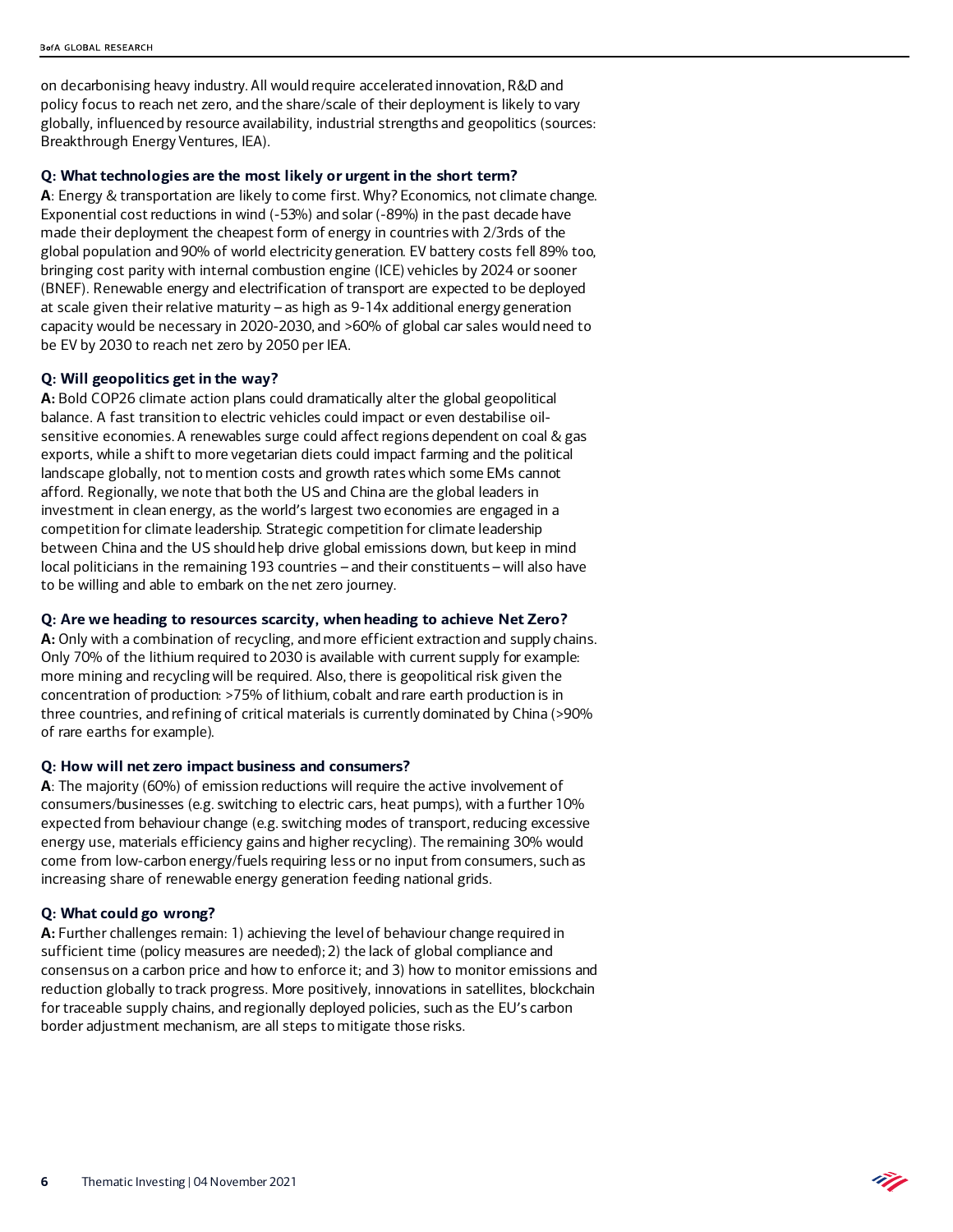## **Did you know?**

- To keep within 1.5°C would require a 50-80% reduction in CO2 emissions by 2050<sup>1</sup>
- 85% of the gap to reach the 2030 requirements per the Paris Agreement remains $<sup>2</sup>$ </sup>
- The energy transition to a net zero economy by 2050 will cost \$150tn in total over three decades… as much as the entire US tax base every year, for 30 years  $3$
- But everyone will chip in among the financial systems, central banks' balance sheets and private markets, there is plenty of scope to increase current funding of \$500bn a year <sup>4</sup>
- At the macro level, the inflation impact will not be insignificant, but it looks manageable at 1% to 3% per annum depending on central bank monetization rates 4
- The green energy transition could contribute to accelerate the rate of global GDP growth by 0.3% to 0.5% per annum 4
- To get to net zero, the share of electricity in power consumption could rise from 20% to 50% of energy requirements, requiring 70-122TWh of electricity generation depending on the mix of end-uses<sup>1</sup>
- Running into resources scarcity: an electric vehicle has 6x more mineral input than a combustion engine alternative, and an onshore wind plant requires 9x more mineral resources than a gas-fired power plant <sup>3</sup>
- Recycling is a must. Moving to EV means nickel and lithium, for example, could be in deficit in 2024/2026 5
- For lithium, cobalt and rare earth elements, the top three global producers control >75% of current output of the materials: Australia, DR Congo and China 3
- The concentration is even higher for refining & processing operations where China dominates across the board, with a share of 35% of nickel, 50% of lithium, 70% of cobalt and 90% of rare earth elements in 2019<sup>3</sup>
- Of all industry sectors, Technology has the most full Scope 1-3 commitments (51% of companies), and Construction the lowest (8%) 3
- But Tech ranks among the worst of the Service/Consumer sectors when looking at Scope 3 emissions<sup>6</sup>
- A single Bitcoin purchased for ~\$50,000 has a carbon footprint of 270 tons, the equivalent of 60 ICE cars<sup>7</sup>
- 2021 is on track for a record ESG influx, with \$3 of every \$10 of flows into global equities going into ESG 4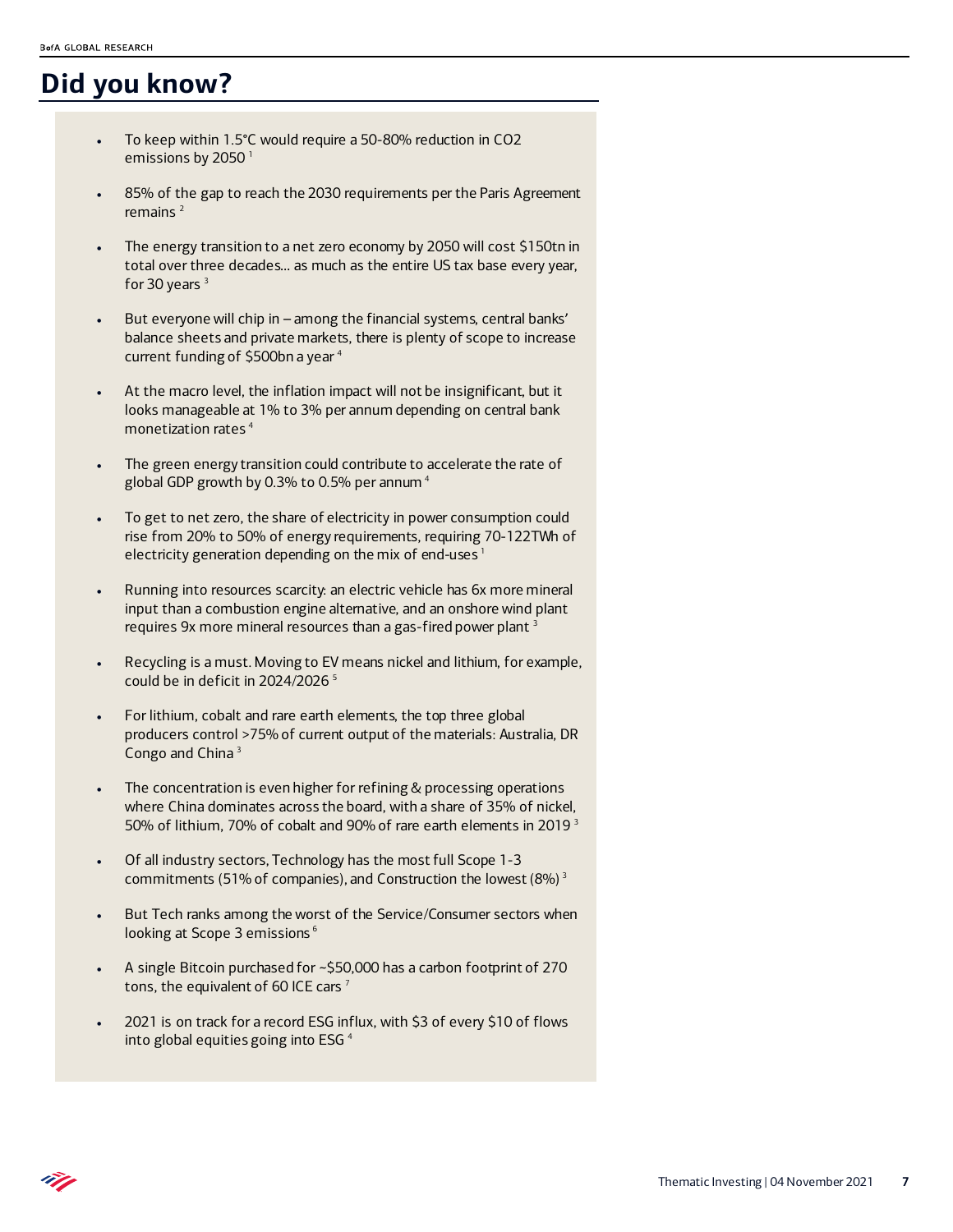- P/E multiples for companies with top quintile MSCI ESG scores have risen from as low as a 20% discount to bottom quintile peers historically to a 25% premium today<sup>4</sup>
- The cost of equity for companies with the highest ESG scores based on MSCI is 120bps or 10ppt lower than poorly-ranked peers 4
- The average coupon for new energy issuance in 2021 is now 70bps higher than for overall USD investment grade issuance despite similar ratings<sup>4</sup>
- In a recent survey, 37% of EM respondents see themselves reducing exposure to oil & gas in the next three years – oil & gas represents 20% of their index! 4

ÑJ

*Sources: 1 IEA, BNEF, 2* Climate Action Tracker, *3 IEA, 4* BofA Global Research, *<sup>5</sup> BNEF, Roland Berger, IEA, 6* ICE Data Services LLC, BofA US Equity & Quant Strategy, *<sup>7</sup> EPA, CBECI, BofA Global Research estimates*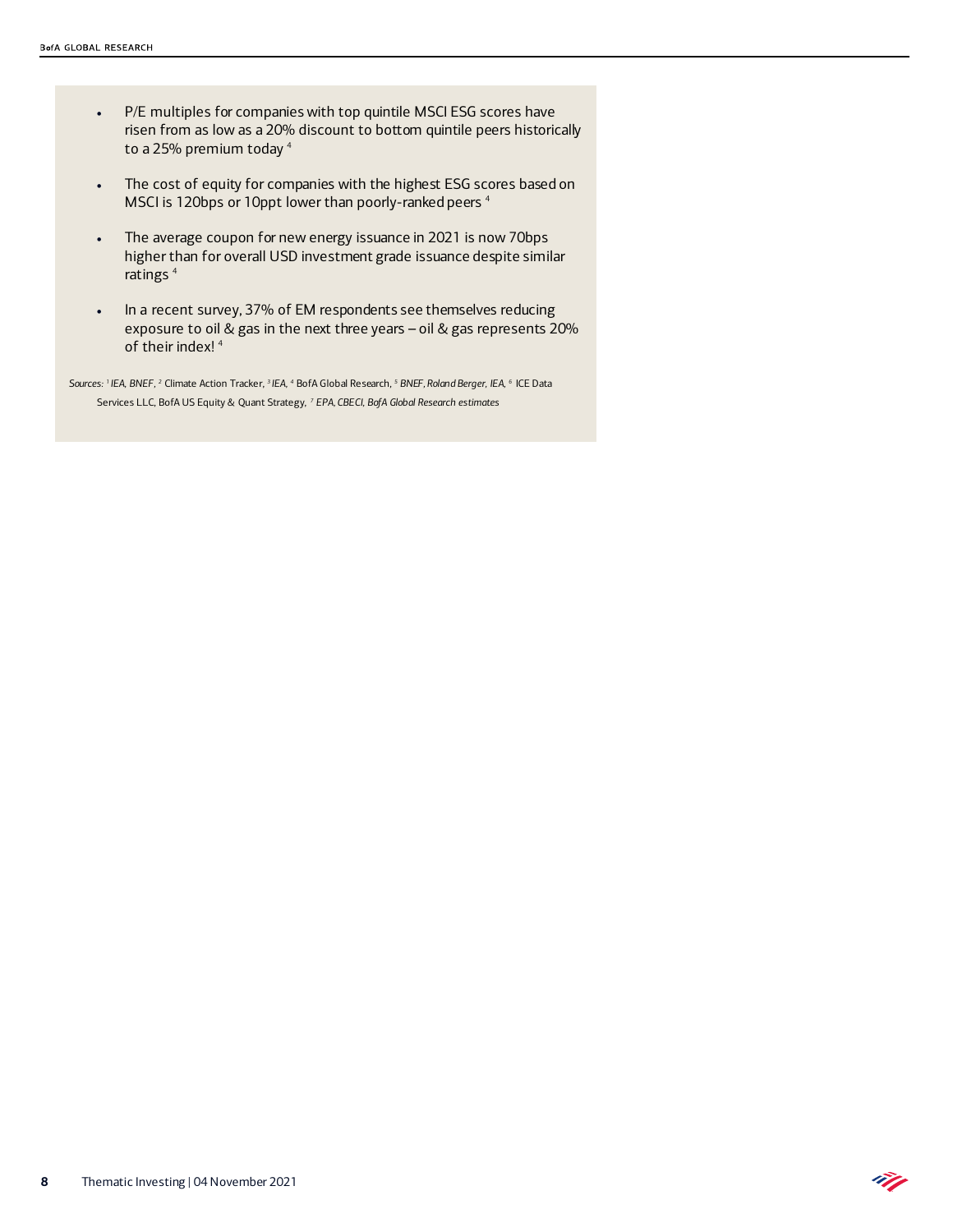## **What is net zero?**

#### **What is Net Zero? The balance of reducing** *and* **removing emissions**

A number of academic and research studies are emerging, demonstrating potential pathways to keep global warming within 1.5°C. All require rapid reduction in greenhouse gas emissions, notably reaching "*net zero*" by 2050. Net Zero is a measure of carbon neutrality through a balance of eliminating and removing carbon emissions from the atmosphere. The word "net" is the key. This means that whilst eliminating emissions to zero would be ideal, not every activity has to be zero emission to be compliant in a net zero economy. However, those that continue to emit greenhouse gases would need to be captured and removed from the atmosphere.

Exhibit 2: Net Zero: a measure of carbon neutrality by reducing *and* removing emissions To achieve net zero requires a combination of reducing direct emissions and/or removing them from industrial activity or atmospheric emissions with nature or technology based solutions



Source: Green Match, BofA Global Research

BofA GLOBAL RESEARCH

#### **Good COP / Bad COP? What is COP26, and what is expected?**

The United Nations hold a Climate Change Conference every year attended by the ~200 country members of the UN's Framework Convention on Climate Change. Referred to as the Conference of the Parties (COP), this year being the  $26<sup>th</sup>$  such conference. Countries negotiate and commit to levels of emissions reductions, and how they'll be financed and implemented. The country emissions reduction pledges ("Nationally Determined Contributions", or NDCs) were launched in 2015 at COP21 in Paris, where countries agreed to review and update them every five years, with COP26 being the first such update due. Thus, the success of COP26 will be determined by the levels of country commitments to reach net zero, the specific policies and finance that will be mobilised to achieve it. What's expected from COP26 (per the official COP26 website):

- 1) **The What: Net Zero**: Countries are due to submit 2030 emissions reductions targets to remain on track to achieve net zero by 2050. Several nations have already pre-announced their targets such as China (committing to peak emissions by 2030 and net zero by 2060, announced September 2020), and the most recent pledge from the UAE to reach net zero by 2050 (October 2021).
- 2) **The How: Climate Action**: To deliver the mid-long dated targets, specific policies and actions are expected, many of which are due to be announced and publicised at or ahead of COP26, specifically accelerating the phase out of coal, curtailing deforestation, speeding up the transition to electric vehicles, and encouraging investment in renewable energy.
- 3) **Climate Finance**: In addition to funding their own targets, developed nations committed in 2009 to mobilise \$100bn per year to emerging markets on climate action by 2020; per the OECD's latest figures (2019), \$80bn was spent, with COP26 expected for nations to increase the figure to bridge the gap, as well as begin negotiations for the next financing milestone and how it can be delivered (e.g. via aid, grants and trade). The UN's Environment Programme estimate adaptation costs alone in developing countries will reach \$140-300bn

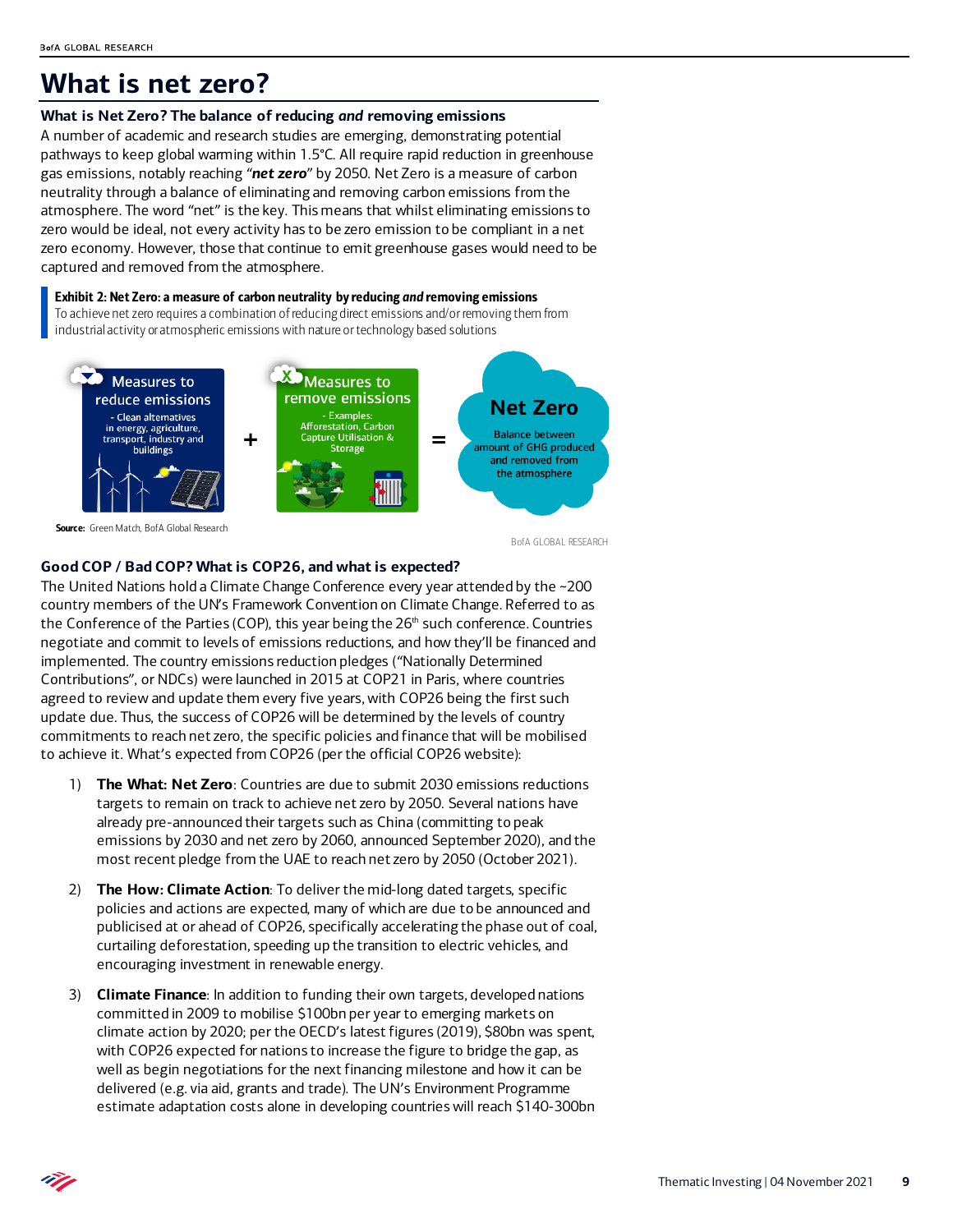by 2030, and \$280-500bn by 2050. Africa alone could require \$3tn climate action investment by 2030 (source: Climate Policy Initiative).

## **Where do we stand with climate change?**

A combination of accelerating temperatures in recent decades (increasing the frequency and impact of extreme weather events), more comprehensive scientific research into the effects of climate change have amplified the call from the public, governments, investors and corporates to take action to mitigate the potential impacts and costs. To do so, pathways to 'net zero' emissions are being proposed or in some cases legislated by governments and corporates at an increasing rate and pace, with the goal of eliminating or removing emissions to have zero further release of greenhouse gases into the atmosphere. Most commit to doing so by 2050, but have short term economic, social and political implications to all industry sectors. To achieve it will require a combination of policy, accelerated deployment and investment in clean technologies – not all of which are ready to be deployed at scale immediately, and behaviour change from several parties. Whilst not yet on track to achieve net zero (per Climate Action Tracker), increased national and industry pledges in the build-up to the United Nations  $26<sup>th</sup>$ Climate Change Conference (COP26) in October 2021 are reducing the gap.

#### **Current State of Climate: Warming world and extreme weather**

The UN's Intergovernmental Panel on Climate Change (IPCC)  $6<sup>th</sup>$  assessment report released in August 2021 gave a detailed scientific account of the worsening state of climate change. This highlighted in summary: 1) the last decade was hotter than any period in 125,000 years, 2) scientists can now link specific weather events to human made climate change, and their frequency is set to increase, 3) at the current rate of emissions, the carbon budget (volume of CO2 emissions to limit global warming to 1.5°C as set out in the Paris Climate agreement) will be exceeded within a decade at the current rate of emissions, 4) reaching net zero emissions by 2050 could stabilize temperatures thereafter, but some effects such as sea level rise could remain irreversible.

#### *IPCC Climate Assessment Report 6: Strong & Rapid GHG reductions required*

*"Recent changes in the climate are widespread, rapid, intensifying and unprecedented in thousands of years. Unless there are immediate, rapid and largescale reductions in greenhouse gas emissions, limiting warming to 1.5°C will be beyond reach.* 

*It is indisputable that human activities are causing climate change, making extreme climate events: heat waves, heavy rainfall and droughts more frequent and severe. Climate change is already affecting every region on Earth in multiple ways. The changes we experience will increase with further warming.* 

*There is no going back from some changes in the climate system, however some could be slowed and others could be stopped by limiting warming. To do so, strong, rapid and sustained reductions in CO2, methane, and other greenhouse gases are necessary to reduce the consequences of climate change and improve air quality"*. IPCC 6<sup>th</sup> Assessment Report, August 2021.

Ñ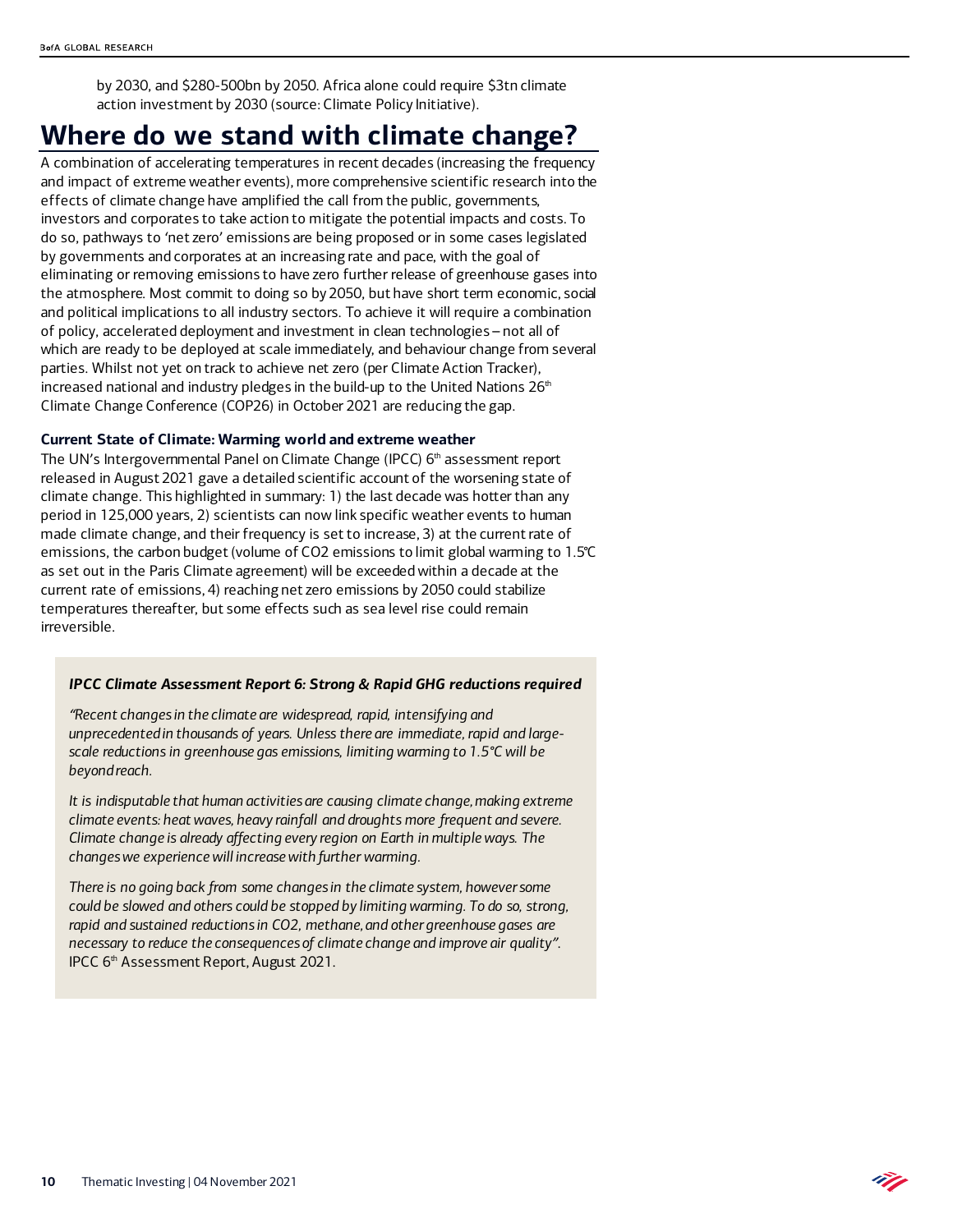#### Exhibit 3: To limit global warming to 1.5-2°C requires reaching net zero by 2050/2070

The goal of reaching a net zero emission economy by 2050 would require immediate action this decade to reduce CO2 and other greenhouse gas emissions



#### **Financial Risks of Climate Change: \$69 trillion even if within** *2°C*

The IPCC project that the remaining CO2 emissions (or "carbon budget") that could limit global warming to 1.5-*2°C* would be around 500 and 1,350gt CO2 respectively. This implies that at the current annual emissions of 42gt CO2, it would be reached in 12 and 32 years respectively. Even with the significant emissions reductions required to maintain within that range, Moody's estimate a financial cost of \$54-69 trillion cost to the economy by 2100 resulting from health, water, air quality and extreme weather related damage. Exceeding this level of global warming could lead to costs far higher; in excess of \$150 trillion by 2100 per Nature Communications.

## **What would be required to decarbonize our planet?**

#### **Unprecedented shift to new & emerging Cleantech**

Achieving the scale and pace of transformation net zero would require a new industrial revolution with existing and new technologies deployed for both energy and fuel production, and end use applications/industries dependent on it. These two areas both require substantial investment, technological and behaviour changes to transition to zero carbon alternatives at scale, raising several policy, economic challenges as to the most efficient pathway. We outline the potential scale of clean technologies required based on various sources, and arising debates/choices.

### **Energy Production: Clean Electricity a given; the balance of hydrogen, nuclear, bioenergy and Fossil with CCS uncertain**

#### *Clean Energy Volumes for a Net Zero world?*

**Electricity:** share of final energy consumption rises from 20% in 2020 to 49% (IEA), requiring ~71TWh electricity (+3x vs 2020);

**Hydrogen**: adding a significant share of green hydrogen for energy use, would almost double the electric requirement to 122TWh (assuming 40% of total energy

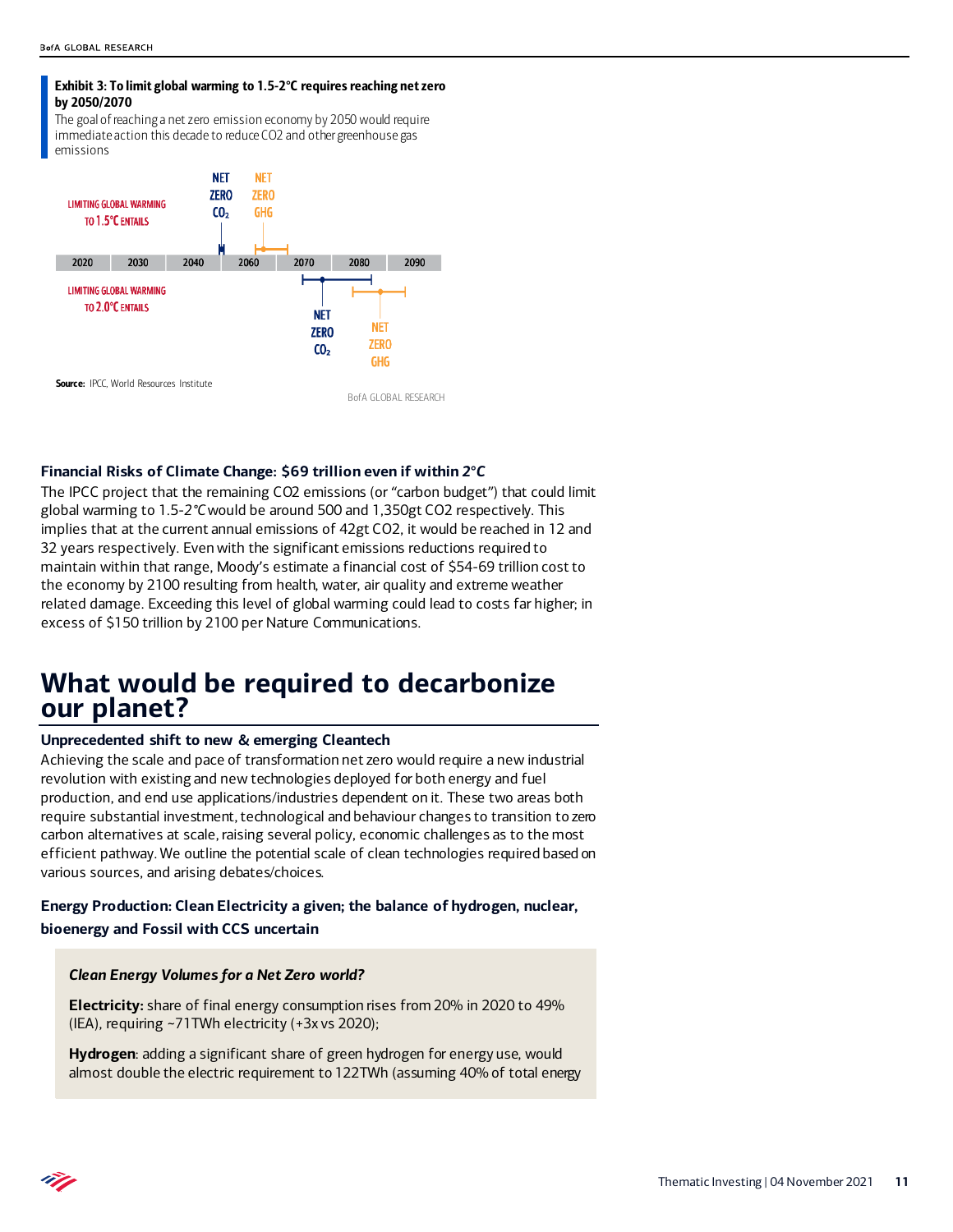from green hydrogen, per BNEF); annual hydrogen demand could grow from ~90mt per year in 2020 to between 500mt (IEA) and 1,300mt (BNEF) per year

**Wind & Solar:** whilst it took 20 years to reach 1,000Gw installed solar/wind generation capacity, reaching net zero could require 1,400Gw additional capacity **every year** 2020 to 2050; total renewable installed capacity required in 2050 could be between 27TWh-42TWH, 9x and 14x 2020 levels respectively (sources: IEA, BNEF)

**Battery energy storage:** up to 3TW of battery storage would be required to balance renewable energy supply and demand in 2050 to offset the risk of intermittent energy (+172x vs the 18Gw installed in 2020), sources: IEA, BNEF)

**Nuclear:** to provide predictable reliable base energy, annual nuclear capacity additions could rise to >24gw annually 2030-50, (triple that of 2010-20) to rise from 5% of total energy to 11% of supply in 2050. New technology such as Small Modular Reactors (SMR) could enable this more cost effectively than legacy infrastructure.

**Fossil Fuels:** decline from 79% of total energy supply in 2020 to between 10% (BNEF) and 22% (IEA) in 2050; implying coal peaked in 2015, oil in 2019, and gas peaks in 2027 (BNEF).

**CCS**: as such, Carbon Capture and Storage (CCS) technologies could rise 190x vs 2020 to capture 7.6gt CO2, 90% of which from the remaining fossil fuel activity; reducing fossil fuel use would as such reduce CCS requirements, but ~1gt of direct air capture may still be required for abating fossil/historical emissions (IEA)

#### *Key Debates that this creates:*

#### *How can total energy supply be flat or less in a growing*

*population/economy?* 1) Doubling the rate of energy efficiency from 2% to 4% yielding more output for less input, and 2) switching to energy with overall higher efficiency (direct electrification where possible).

*Can renewable energy power ALL our global needs?* Theoretically yes (per MIT, the sun alone produces 173 quadrillion watts of power, 10,000x global power generation's current needs), but challenges are how to harness and store that energy cost effectively to ensure available energy at all times, meaning 1) the scale of generating capacity would be vast, requiring significant additional infrastructure and land use to accommodate the US, and 2) the sources are variable/intermittent (10-25% variability for Solar, 30-40% wind) requiring technologies to balance energy supply and demand.

**What can mitigate against intermittency of renewable electricity?** Utilising additional energy storage with batteries (higher efficiency, limited capacity/duration), or via clean molecule-based alternatives such as hydrogen or ammonia derived from it (lower efficiency, longer duration, better for seasonal storage), or retaining a minimum base energy from other zero carbon alternatives such as nuclear or fossil energy with CCS if proven.

**Why not use electrification for all energy needs?** Some sectors or end-use applications are harder to switch to electrified alternatives owing to cost or technical/equipment limitations. Road transport (battery/fuel cell EVs), and heating buildings (green hydrogen and/or electric heat pumps) have viable alternatives albeit at early stages of deployment. Shipping/aviation (owing to range/weight limitations of batteries) and industrial sectors pose the biggest challenge. Where fossil fuels are used for heating and as a feedstock raw material

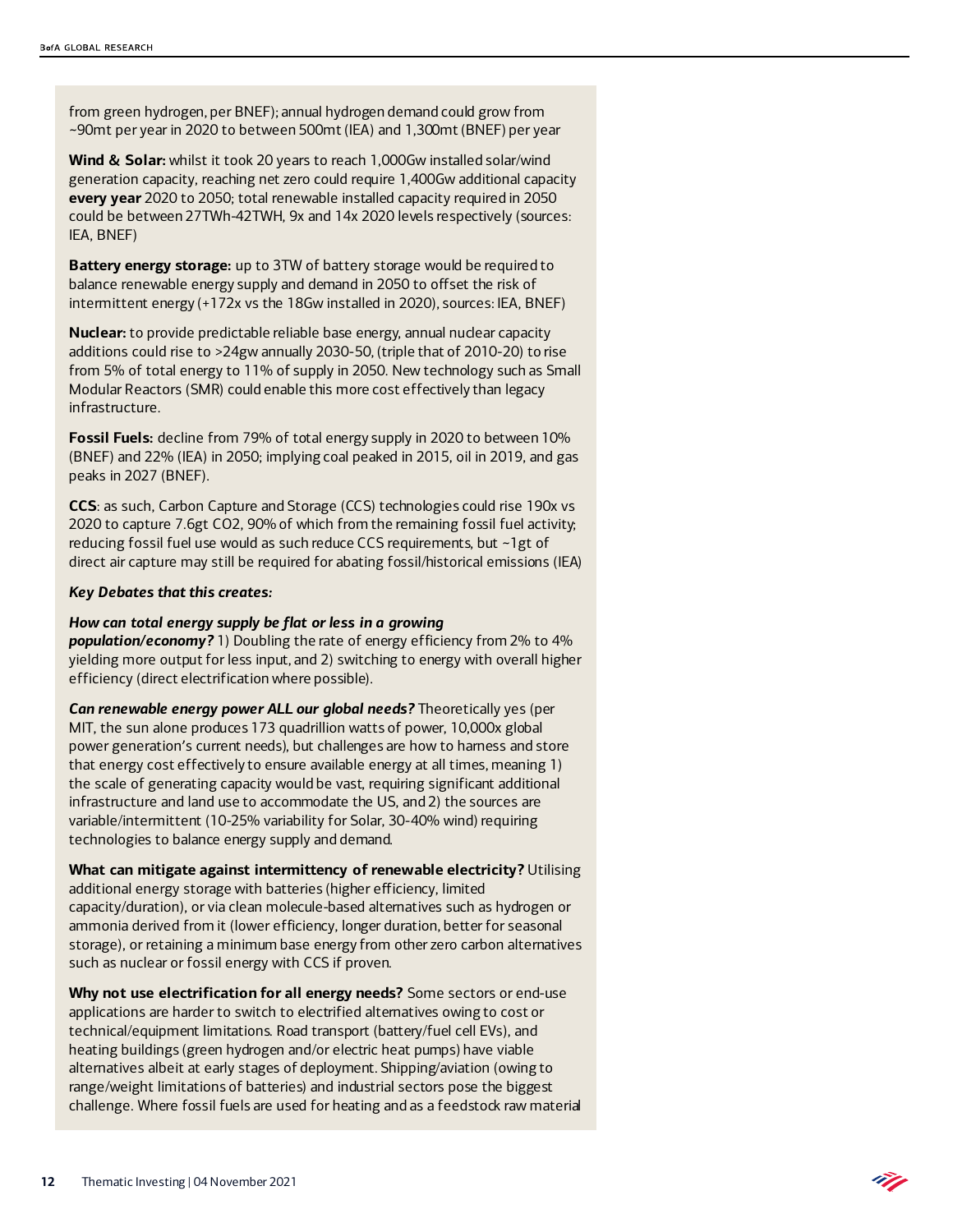Ñ.

into their processes, they perform an ancillary purpose that's harder to replace with electrification alone, without engineering and equipment advances (for example steel, cement, glass and petrochemicals production). Alternative equipment (such as electric arc furnaces) and feedstocks are at an early development stage, with fossil fuels required in the interim.

*Why doesn't fossil fuel use go to zero in all net zero scenarios?* Assumptions vary over 1) the level of baseload despatchable fossil energy required that can deliver power instantly and how it can be replaced, 2) the scale and viability of CCS technologies to abate emissions from fossil energy extraction, and 3) the viability technologically and economically of alternatives such as hydrogen.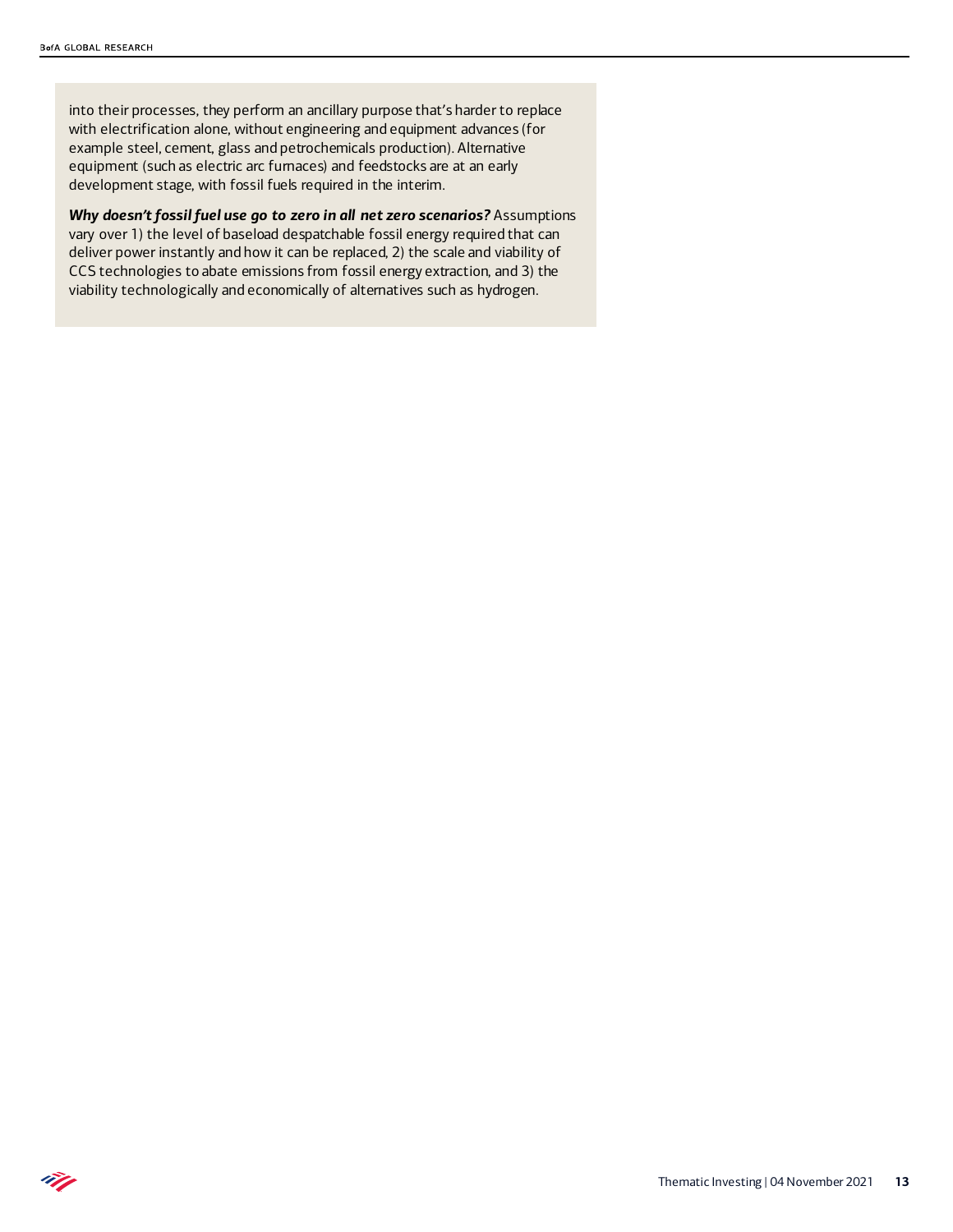**What might Net Zero cost? Can we spare 0.4% GDP per year to save the planet?**

The IEA's Net Zero scenario would require a \$5tn annual energy sector investment by 2030 – double that of the average 2016-20 spend of \$2.3tn – but reducing to \$4.5tn pa by 2050, owing to the higher share of capex required upfront to fund the growth in electricity systems. This would represent an additional 0.4% GDP growth each year or 4% by 2030 – adding an economy the size of Japan to the global economy if such scale of investment was mobilised. The annual/total investment requirements vary in alternative net zero pathways based on the mix of energy production and consumption assumed. BNEF for example estimate delivering net zero could cost range between \$92tn and \$173tn (or \$3.1-5.8tn per year on average between 2020-2050), with lower cost options utilising more existing fossil fuel assets with carbon capture technologies, compared to the most expensive scenarios more weighted to renewable energy and green hydrogen.

Exhibit 4: Annual capital investment required on the path to net zero The IEA has recently suggested that economic sectors will have to invest trillions of dollars to decarbonize: doubling current energy spend per year



Source: International Energy Agency (2021), Net Zero by 2050, IEA, Paris BofA GLOBAL RESEARCH

Exhibit 5: Annual capital investment required on the path to net zero The majority of the investment will target electricity systems and electrification of activities



Source: International Energy Agency (2021), Net Zero by 2050, IEA, Paris

BofA GLOBAL RESEARCH

Ñ.

The electricity generation and transportation sectors will likely lead with the biggest investments to decarbonize over the next 10 years. The focus will then shift to harder to abate sectors as the solutions to decarbonise become more viable and economic: infrastructure and industry between 2030-40, and the agricultural sector investment skewed more heavily in the 2040s to achieve the net zero emissions targets per IEA. Looking at the breakdown of expenses, the majority of the investment will likely target electricity systems and the electrification of various human activities, with hydrogen gaining ground into the 2040s.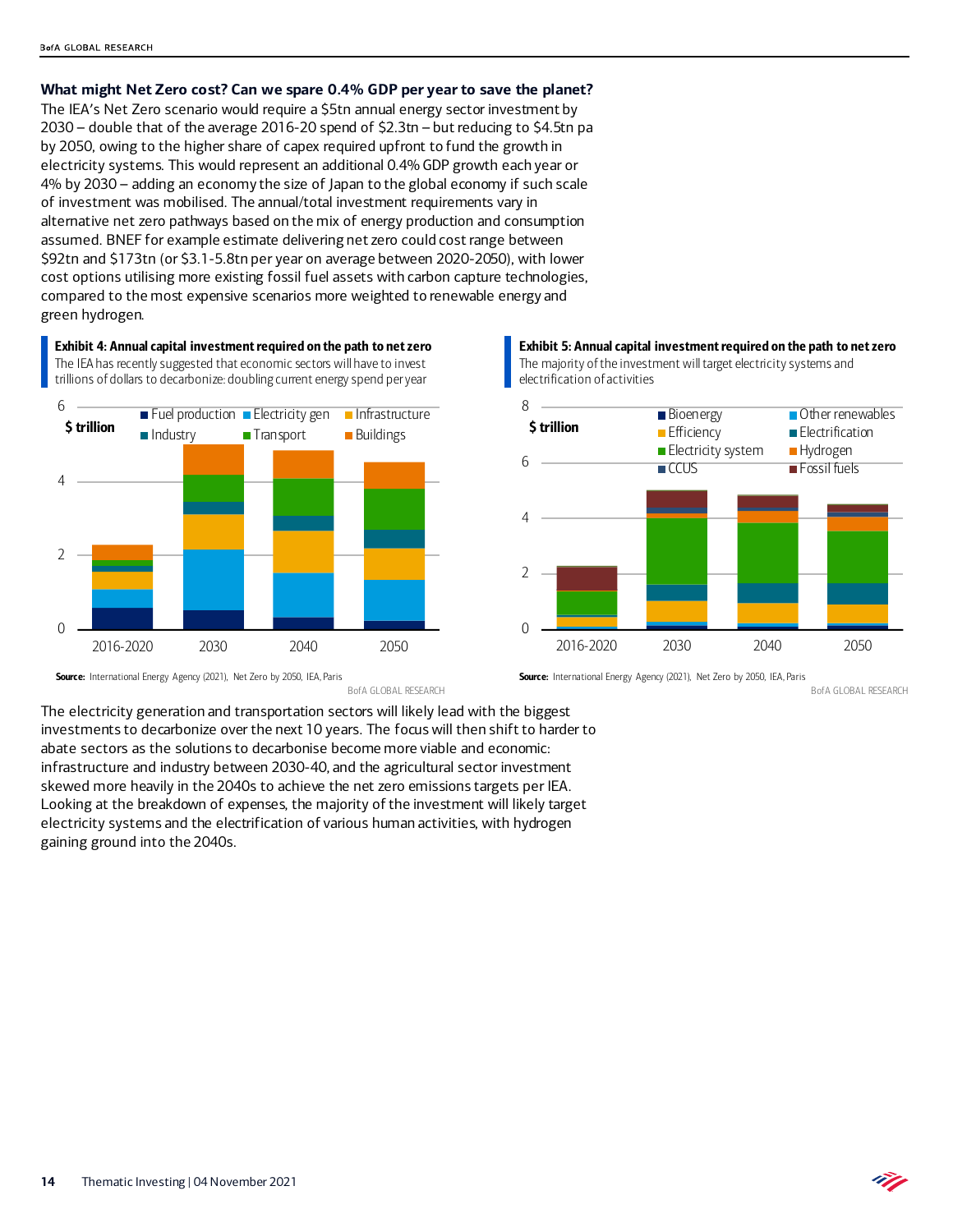#### Exhibit 6: IEA: Energy spend doubles to \$5tn pa to reach Net Zero

Widespread clean energy production and infrastructure spending would be required for net zero, increasing annual energy spend to \$5tn by 2030, \$3tn of which electricity related (vs \$0.9tn in 2016-20)



Source: International Energy Agency (2021), Net Zero by 2050

BofA GLOBAL RESEARCH

#### Exhibit 7: BNEF: \$3-5tn pa depending on hydrogen/nuclear/CCS mix

Varying the mix of hydrogen, CCS and nuclear in the energy mix ranges the investment required from \$96-\$150tn 2020-2050 as the mid-point of net zero scenarios but could reach as high as \$173tn, \$5.8tn pa to 2050



Source: BlooombergNEF; cumulative spend to reach net zero (\$tn) in three alternative scenarios BofA GLOBAL RESEARCH

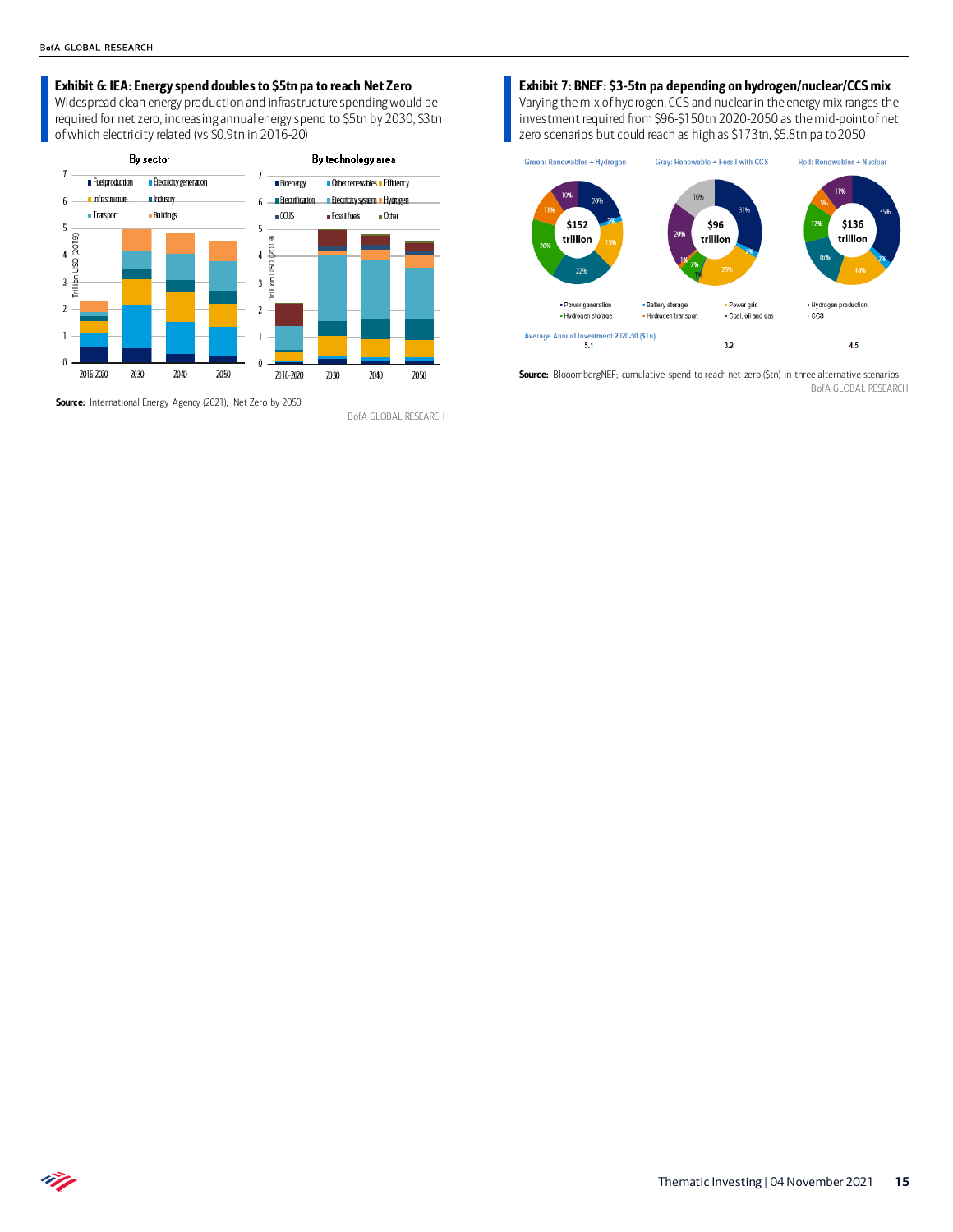### **Disclosures Important Disclosures**

## BofA Global Research personnel (including the analyst(s) responsible for this report) receive compensation based upon, among other factors, the overall profitability of Bank of America Corporation, including profits derived from investment banking. The analyst(s) responsible for this report may also receive compensation based upon, among other factors, the overall

profitability of the Bank's sales and trading businesses relating to the class of securities or financial instruments for which such analyst is responsible.

### **Other Important Disclosures**

From time to time research analysts conduct site visits of covered issuers. BofA Global Research policies prohibit research analysts from accepting payment or reimbursement for travel expenses from the issuer for such visits.

Prices are indicative and for information purposes only. Except as otherwise stated in the report, for the purpose of any recommendation in relation to: 1) an equity security, the price referenced is the publicly traded price of the security as of close of business on the day prior to the date of the report or, if the report is published during intraday trading, the price referenced is indicative of the traded price as of the date and time of the report; or 2) a debt security (including equity preferred and CDS), prices are indicative as of the date and time of the report and are from various sources including BofA Securities trading desks.

The date and time of completion of the production of any recommendation in this report shall be the date and time of dissemination of this report as recorded in the report timestamp.

Recipients who are not institutional investors or market professionals should seek the advice of their independent financial advisor before considering information in this report in connection with any investment decision, or for a necessary explanation of its contents.

Officers of BofAS or one or more of its affiliates (other than research analysts) may have a financial interest in securities of the issuer(s) or in related investments. Refer t[o BofA Global Research policies relating to conflicts of interest.](https://rsch.baml.com/coi)

"BofA Securities" includes BofA Securities, Inc. ("BofAS") and its affiliates. Investors should contact their BofA Securities representative or Merrill Global Wealth Management financial advisor if they have questions concerning this report or concerning the appropriateness of any investment idea described herein for such investor. "BofA Securities" is a global brand for BofA Global Research.

#### Information relating to Non-US affiliates of BofA Securities and Distribution of Affiliate Research Reports:

BofAS and/or Merrill Lynch, Pierce, Fenner & Smith Incorporated ("MLPF&S") may in the future distribute, information of the following non-US affiliates in the US (short name: legal name, regulator): Merrill Lynch (South Africa): Merrill Lynch South Africa (Pty) Ltd., regulated by The Financial Service Board; MLI (UK): Merrill Lynch International, regulated by the Financial Conduct Authority (FCA) and the Prudential Regulation Authority (PRA); BofASE (France): BofA Securities Europe SA is authorized by the Autorité de Contrôle Prudentiel et de Résolution (ACPR) and regulated by the ACPR and the Autorité des Marchés Financiers (AMF). Note that BofA Securities Europe SA has registered address at 51 rue la Boétie, 75008 Paris, is registered under no. 842 602 690 RCS Paris, and its share capital can be found o[n BofASE's disclaimer webpage;](https://www.bofaml.com/en-us/content/BofASE.html) BofA Europe (Milan): Bank of America Europe Designated Activity Company, Milan Branch, regulated by the Bank of Italy, the European Central Bank (ECB) and the Central Bank of Ireland (CBI); BofA Europe (Frankfurt): Bank of America Europe Designated Activity Company, Frankfurt Branch regulated by BaFin, the ECB and the CBI; BofA Europe (Madrid): Bank of America Europe Designated Activity Company, Sucursal en España, regulated by the Bank of Spain, the ECB and the CBI; Merrill Lynch (Australia): Merrill Lynch Equities (Australia) Limited, regulated by the Australian Securities and Investments Commission; Merrill Lynch (Hong Kong): Merrill Lynch (Asia Pacific) Limited, regulated by the Hong Kong Securities and Futures Commission (HKSFC); Merrill Lynch (Singapore): Merrill Lynch (Singapore) Pte Ltd, regulated by the Monetary Authority of Singapore (MAS); Merrill Lynch (Canada): Merrill Lynch Canada Inc, regulated by the Investment Industry Regulatory Organization of Canada; Merrill Lynch (Mexico): Merrill Lynch Mexico, SA de CV, Casa de Bolsa, regulated by the Comisión Nacional Bancaria y de Valores; Merrill Lynch (Argentina): Merrill Lynch Argentina SA, regulated by Comisión Nacional de Valores; BofAS Japan: BofA Securities Japan Co., Ltd., regulated by the Financial Services Agency; Merrill Lynch (Seoul): Merrill Lynch International, LLC Seoul Branch, regulated by the Financial Supervisory Service; Merrill Lynch (Taiwan): Merrill Lynch Securities (Taiwan) Ltd., regulated by the Securities and Futures Bureau; BofAS India: BofA Securities India Limited, regulated by the Securities and Exchange Board of India (SEBI); Merrill Lynch (Indonesia): PT Merrill Lynch Sekuritas Indonesia, regulated by Otoritas Jasa Keuangan (OJK); Merrill Lynch (Israel): Merrill Lynch Israel Limited, regulated by Israel Securities Authority; Merrill Lynch (Russia): OOO Merrill Lynch Securities, Moscow, regulated by the Central Bank of the Russian Federation; Merrill Lynch (DIFC): Merrill Lynch International (DIFC) Branch), regulated by the Dubai Financial Services Authority (DFSA); Merrill Lynch (Brazil): Merrill Lynch S.A. Corretora de Títulos e Valores Mobiliários, regulated by Comissão de Valores Mobiliários; Merrill Lynch KSA Company: Merrill Lynch Kingdom of Saudi Arabia Company, regulated by the Capital Market Authority.

This information: has been approved for publication and is distributed in the United Kingdom (UK) to professional clients and eligible counterparties (as each is defined in the rules of the FCA and the PRA) by MLI (UK), which is authorized by the PRA and regulated by the FCA and the PRA - details about the extent of our regulation by the FCA and PRA are available from us on request; has been approved for publication and is distributed in the European Economic Area (EEA) by BofASE (France), which is authorized by the ACPR and regulated by the ACPR and the AMF; has been considered and distributed in Japan by BofAS Japan, a registered securities dealer under the Financial Instruments and Exchange Act in Japan, or its permitted affiliates; is issued and distributed in Hong Kong by Merrill Lynch (Hong Kong) which is regulated by HKSFC; is issued and distributed in Taiwan by Merrill Lynch (Taiwan); is issued and distributed in India by BofAS India; and is issued and distributed in Singapore to institutional investors and/or accredited investors (each as defined under the Financial Advisers Regulations) by Merrill Lynch (Singapore) (Company Registration No 198602883D). Merrill Lynch (Singapore) is regulated by MAS. Merrill Lynch Equities (Australia) Limited (ABN 65 006 276 795), AFS License 235132 (MLEA) distributes this information in Australia only to 'Wholesale' clients as defined by s.761G of the Corporations Act 2001. With the exception of Bank of America N.A., Australia Branch, neither MLEA nor any of its affiliates involved in preparing this information is an Authorised Deposit-Taking Institution under the Banking Act 1959 nor regulated by the Australian Prudential Regulation Authority. No approval is required for publication or distribution of this information in Brazil and its local distribution is by Merrill Lynch (Brazil) in accordance with applicable regulations. Merrill Lynch (DIFC) is authorized and regulated by the DFSA. Information prepared and issued by Merrill Lynch (DIFC) is done so in accordance with the requirements of the DFSA conduct of business rules. BofA Europe (Frankfurt) distributes this information in Germany and is regulated by BaFin, the ECB and the CBI. BofA Securities entities, including BofA Europe and BofASE (France), may outsource/delegate the marketing and/or provision of certain research services or aspects of research services to other branches or members of the BofA Securities group. You may be contacted by a different BofA Securities entity acting for and on behalf of your service provider where permitted by applicable law. This does not change your service provider. Please refer to the Electronic [Communications Disclaimers](http://www.bankofamerica.com/emaildisclaimer) for further information.

This information has been prepared and issued by BofAS and/or one or more of its non-US affiliates. The author(s) of this information may not be licensed to carry on regulated activities in your jurisdiction and, if not licensed, do not hold themselves out as being able to do so. BofAS and/or MLPF&S is the distributor of this information in the US and accepts full responsibility for information distributed to BofAS and/or MLPF&S clients in the US by its non-US affiliates. Any US person receiving this information and wishing to effect any transaction in any security discussed herein should do so through BofAS and/or MLPF&S and not such foreign affiliates. Hong Kong recipients of this information should contact Merrill Lynch (Asia Pacific) Limited in respect of any matters relating to dealing in securities or provision of specific advice on securities or any other matters arising from, or in connection with, this information. Singapore recipients of this information should contact Merrill Lynch (Singapore) Pte Ltd in respect of any matters arising from, or in connection with, this information. For clients that are not accredited investors, expert investors or institutional investors Merrill Lynch (Singapore) Pte Ltd accepts full responsibility for the contents of this information distributed to such clients in Singapore.

#### General Investment Related Disclosures:

Taiwan Readers: Neither the information nor any opinion expressed herein constitutes an offer or a solicitation of an offer to transact in any securities or other financial instrument. No part of this report may be used or reproduced or quoted in any manner whatsoever in Taiwan by the press or any other person without the express written consent of BofA Securities. This document provides general information only, and has been prepared for, and is intended for general distribution to, BofA Securities clients. Neither the information nor any opinion expressed constitutes an offer or an invitation to make an offer, to buy or sell any securities or other financial instrument or any derivative related to such securities or instruments (e.g., options,

Ü.